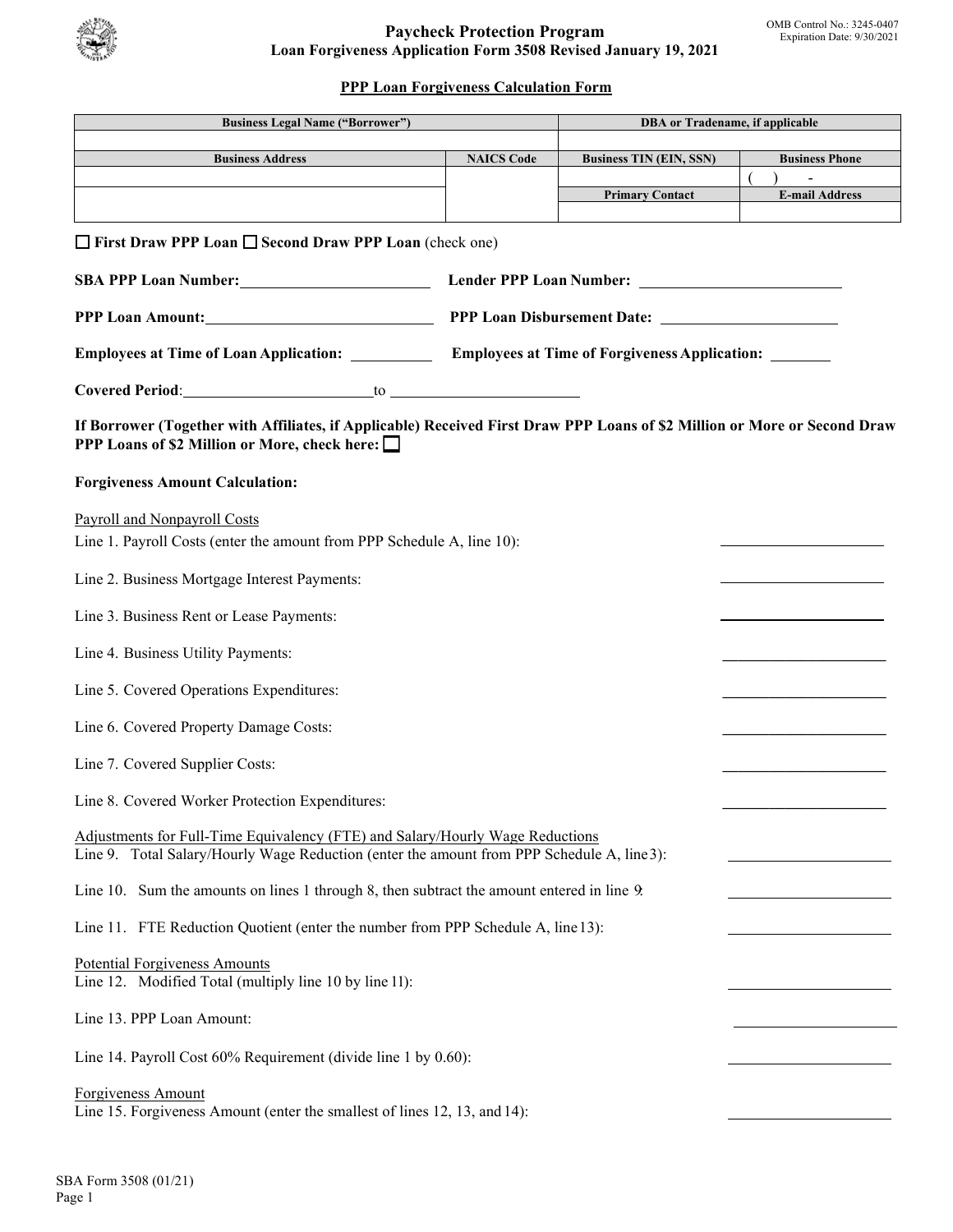

#### **By Signing Below, You Make the Following Representations and Certifications on Behalf of the Borrower:**

The authorized representative of the Borrower certifies to all of the below by **initialing** next to each one.

The dollar amount for which forgiveness is requested (which does not exceed the principal amount of the PPP loan):

- was used to pay business costs that are eligible for forgiveness (payroll costs to retain employees; business mortgage interest payments; business rent or lease payments; business utility payments; covered operations expenditures; covered property damage costs; covered supplier costs; or covered worker protection expenditures);
- includes all applicable reductions due to decreases in the number of full-time equivalent employees and salary/hourly wage reductions;
- includes payroll costs equal to at least 60% of the forgiveness amount;
- does not exceed 2.5 months' worth of compensation received during the year used to calculate the PPP loan amount, capped at \$20,833 per individual in total across all businesses. • for any owner-employee (with an ownership stake of 5% or more) or self-employed individual/general partner,
- I understand that if the funds were knowingly used for unauthorized purposes, the federal government may pursue recovery of loan amounts and/or civil or criminal fraud charges.
- The Borrower has accurately verified the payments for the eligible payroll and nonpayroll costs for which the Borrower is requesting forgiveness.
	- payments, business utility payments, covered operations expenditures, covered property damage costs, covered supplier costs, and covered worker protection expenditures. I have submitted to the Lender the required documentation verifying payroll costs, the existence of obligations and service (as applicable) prior to February 15, 2020, and eligible business mortgage interest payments, business rent or lease
- If this application is being submitted for a Second Draw PPP Loan, the Borrower used all First Draw PPP Loan amounts on eligible expenses prior to disbursement of the Second Draw PPP Loan.
	- and correct in all material respects. I understand that knowingly making a false statement to obtain forgiveness of an of not more than \$5,000; and, if submitted to a Federally insured institution, under 18 U.S.C. 1014 by imprisonment of not more than thirty years and/or a fine of not more than \$1,000,000. The information provided in this application and the information provided in all supporting documents and forms is true SBA-guaranteed loan is punishable under the law, including 18 U.S.C. 1001 and 3571 by imprisonment of not more than five years and/or a fine of up to \$250,000; under 15 U.S.C. 645 by imprisonment of not more than two years and/or a fine
- The tax documents I have submitted to the Lender (if applicable) are consistent with those the Borrower has submitted/will submit to the IRS and/or state tax or workforce agency. I also understand, acknowledge, and agree that the Lender can share the tax information with SBA's authorized representatives, including authorized representatives of the SBA Office of Inspector General, for the purpose of ensuring compliance with PPP requirements and all SBA reviews.
- I understand, acknowledge, and agree that SBA may request additional information for the purposes of evaluating the Borrower's eligibility for the PPP loan and for loan forgiveness, and that the Borrower's failure to provide information requested by SBA may result in a determination that the Borrower was ineligible for the PPP loan or a denial of the Borrower's loan forgiveness application.
- \_\_\_\_\_ If the Borrower has checked the box for FTE Reduction Safe Harbor 1 on PPP Schedule A, the Borrower was unable before February 15, 2020 due to compliance with requirements established or guidance issued between March 1, 2020 maintenance of standards of sanitation, social distancing, or any other work or customer safety requirement related to to operate between February 15, 2020 and the end of the Covered Period at the same level of business activity as and December 31, 2020 (or, for a PPP loan made after December 27, 2020, requirements established or guidance issued between March 1, 2020 and the last day of the Covered Period), by the Secretary of Health and Human Services, the Director of the Centers for Disease Control and Prevention, or the Occupational Safety and Health Administration, related to the COVID-19.

 determines that the Borrower was ineligible for the PPP loan. The Borrower's eligibility for loan forgiveness will be evaluated in accordance with the PPP regulations and guidance issued by SBA through the date of this application. SBA may direct a lender to disapprove the Borrower's loan forgiveness application if SBA

\_\_\_\_\_\_\_\_\_\_\_\_\_\_\_\_\_\_\_\_\_\_\_\_\_\_\_\_\_\_\_\_\_\_\_\_\_\_\_\_\_\_\_\_\_\_\_\_\_\_\_\_\_ \_\_\_\_\_\_\_\_\_\_\_\_\_\_\_\_\_\_\_\_\_\_\_\_\_\_\_\_

\_\_\_\_\_\_\_\_\_\_\_\_\_\_\_\_\_\_\_\_\_\_\_\_\_\_\_\_\_\_\_\_\_\_\_\_\_\_\_\_\_\_\_\_\_\_\_\_\_\_\_\_\_ \_\_\_\_\_\_\_\_\_\_\_\_\_\_\_\_\_\_\_\_\_\_\_\_\_\_\_\_

Signature of Authorized Representative of Borrower **Date** Date

Print Name Print Name Title **The Community of the Community Community** Community Community Community Community Community Community Community Community Community Community Community Community Community Community Community Community Co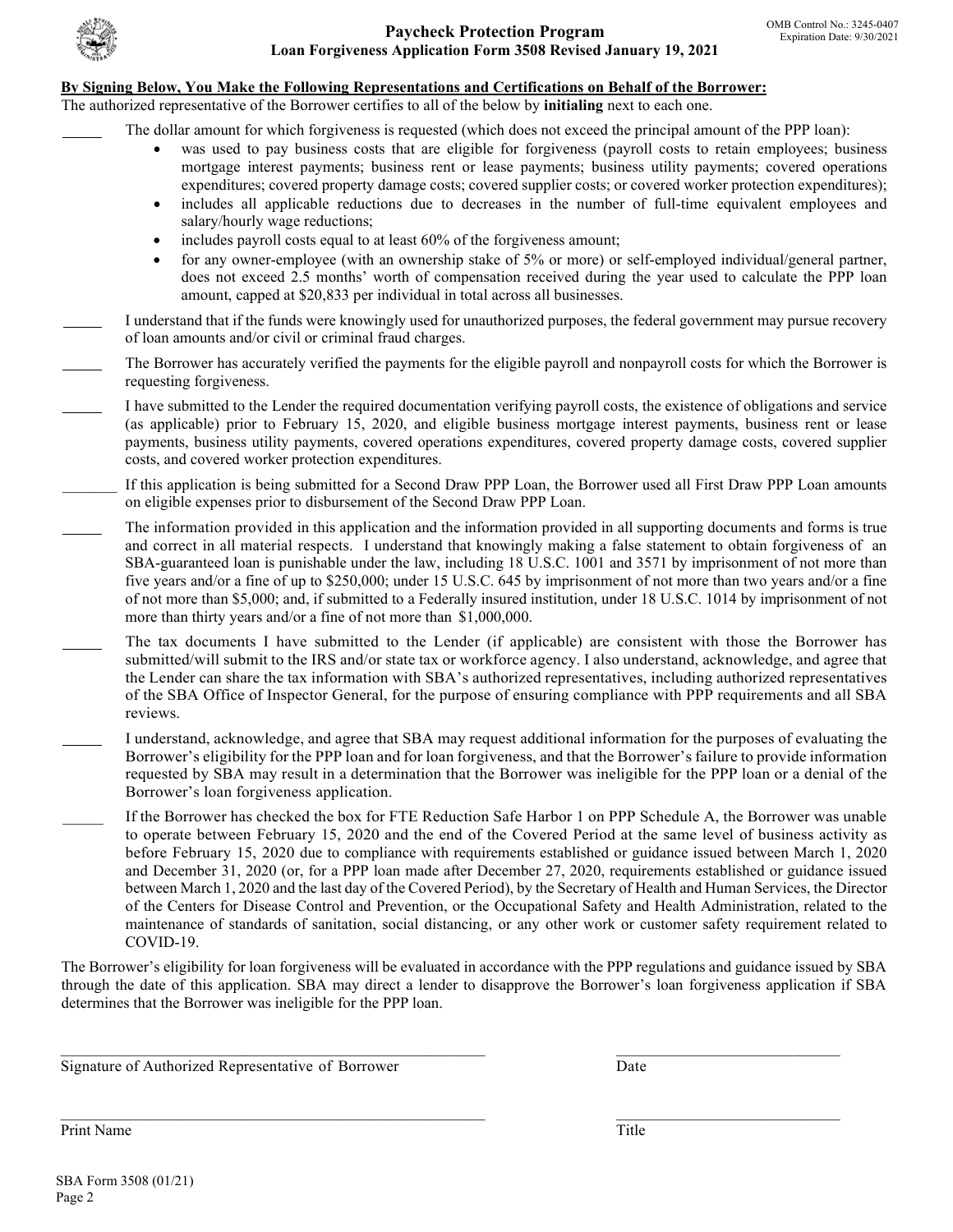# **PPP Schedule A**

| PPP Schedule A Worksheet, Table 1 Totals                                                                                                                                                                                                                                                                                                                                                                                                                                                                                                                                                                                                                                                                                                                                                                                |  |  |
|-------------------------------------------------------------------------------------------------------------------------------------------------------------------------------------------------------------------------------------------------------------------------------------------------------------------------------------------------------------------------------------------------------------------------------------------------------------------------------------------------------------------------------------------------------------------------------------------------------------------------------------------------------------------------------------------------------------------------------------------------------------------------------------------------------------------------|--|--|
| Line 1. Enter Cash Compensation (Box 1) from PPP Schedule A Worksheet, Table 1:                                                                                                                                                                                                                                                                                                                                                                                                                                                                                                                                                                                                                                                                                                                                         |  |  |
| Line 2. Enter Average FTE (Box 2) from PPP Schedule A Worksheet, Table 1:                                                                                                                                                                                                                                                                                                                                                                                                                                                                                                                                                                                                                                                                                                                                               |  |  |
| Line 3. Enter Salary/Hourly Wage Reduction (Box 3) from PPP Schedule A Worksheet, Table 1:<br>If the average annual salary or hourly wage for each employee listed on the PPP<br>Schedule A Worksheet, Table 1 during the Covered Period was at least 75% of such<br>employee's average annual salary or hourly wage for the most recent full quarter before<br>the Covered Period, check here $\Box$ and enter 0 on line 3.                                                                                                                                                                                                                                                                                                                                                                                            |  |  |
| PPP Schedule A Worksheet, Table 2 Totals                                                                                                                                                                                                                                                                                                                                                                                                                                                                                                                                                                                                                                                                                                                                                                                |  |  |
| Line 4. Enter Cash Compensation (Box 4) from PPP Schedule A Worksheet, Table 2:                                                                                                                                                                                                                                                                                                                                                                                                                                                                                                                                                                                                                                                                                                                                         |  |  |
| Line 5. Enter Average FTE (Box 5) from PPP Schedule A Worksheet, Table 2:                                                                                                                                                                                                                                                                                                                                                                                                                                                                                                                                                                                                                                                                                                                                               |  |  |
| Non-Cash Compensation Payroll Costs During the Covered Period                                                                                                                                                                                                                                                                                                                                                                                                                                                                                                                                                                                                                                                                                                                                                           |  |  |
| Line 6. Total amount paid or incurred by Borrower for employer contributions for employee insurance:                                                                                                                                                                                                                                                                                                                                                                                                                                                                                                                                                                                                                                                                                                                    |  |  |
| Line 7. Total amount paid or incurred by Borrower for employer contributions to employee retirement plans:                                                                                                                                                                                                                                                                                                                                                                                                                                                                                                                                                                                                                                                                                                              |  |  |
| Line 8. Total amount paid or incurred by Borrower for employer state and local taxes assessed on<br>employee compensation:                                                                                                                                                                                                                                                                                                                                                                                                                                                                                                                                                                                                                                                                                              |  |  |
| Compensation to Owners                                                                                                                                                                                                                                                                                                                                                                                                                                                                                                                                                                                                                                                                                                                                                                                                  |  |  |
| Line 9. Total amount paid to owner-employees/self-employed individual/general partners:<br>This amount may not be included in PPP Schedule A Worksheet, Table 1 or 2. If there is<br>more than one individual included, attach a separate table that lists the names of and<br>payments to each.                                                                                                                                                                                                                                                                                                                                                                                                                                                                                                                        |  |  |
| <b>Total Payroll Costs</b>                                                                                                                                                                                                                                                                                                                                                                                                                                                                                                                                                                                                                                                                                                                                                                                              |  |  |
| Line 10. Payroll Costs (add lines $1, 4, 6, 7, 8,$ and 9):                                                                                                                                                                                                                                                                                                                                                                                                                                                                                                                                                                                                                                                                                                                                                              |  |  |
| Full-Time Equivalency (FTE) Reduction Calculation<br>If you satisfy any of the following three criteria, check the appropriate box, skip lines 11 and 12, and enter 1.0 on line 13; otherwise,<br>complete lines $11, 12,$ and $13$ :                                                                                                                                                                                                                                                                                                                                                                                                                                                                                                                                                                                   |  |  |
| No reduction in employees or average paid hours: If you have not reduced the number of employees or the average paid hours of<br>your employees between January 1, 2020 and the end of the Covered Period, check here                                                                                                                                                                                                                                                                                                                                                                                                                                                                                                                                                                                                   |  |  |
| FTE Reduction Safe Harbor 1: If you were unable to operate between February 15, 2020, and the end of the Covered Period at the<br>same level of business activity as before February 15, 2020 due to compliance with requirements established or guidance issued<br>between March 1, 2020 and December 31, 2020 (or, with respect to a PPP loan made on or after December 27, 2020, between March 1,<br>2020 and the last day of the Covered Period with respect to such loan), by the Secretary of Health and Human Services, the Director of<br>the Centers for Disease Control and Prevention, or the Occupational Safety and Health Administration related to the maintenance of<br>standards for sanitation, social distancing, or any other worker or customer safety requirement related to COVID-19, check here |  |  |
| FTE Reduction Safe Harbor 2: If you satisfy FTE Reduction Safe Harbor 2 (see PPP Schedule A Worksheet), check here                                                                                                                                                                                                                                                                                                                                                                                                                                                                                                                                                                                                                                                                                                      |  |  |
| Line 11. Average FTE during the Borrower's chosen reference period:                                                                                                                                                                                                                                                                                                                                                                                                                                                                                                                                                                                                                                                                                                                                                     |  |  |
| Line 12. Total Average FTE (add lines 2 and 5):                                                                                                                                                                                                                                                                                                                                                                                                                                                                                                                                                                                                                                                                                                                                                                         |  |  |

Line 13. FTE Reduction Quotient (divide line 12 by line 11) or enter 1.0 if any of the above criteria aremet: SBA Form 3508 (01/21) Page 3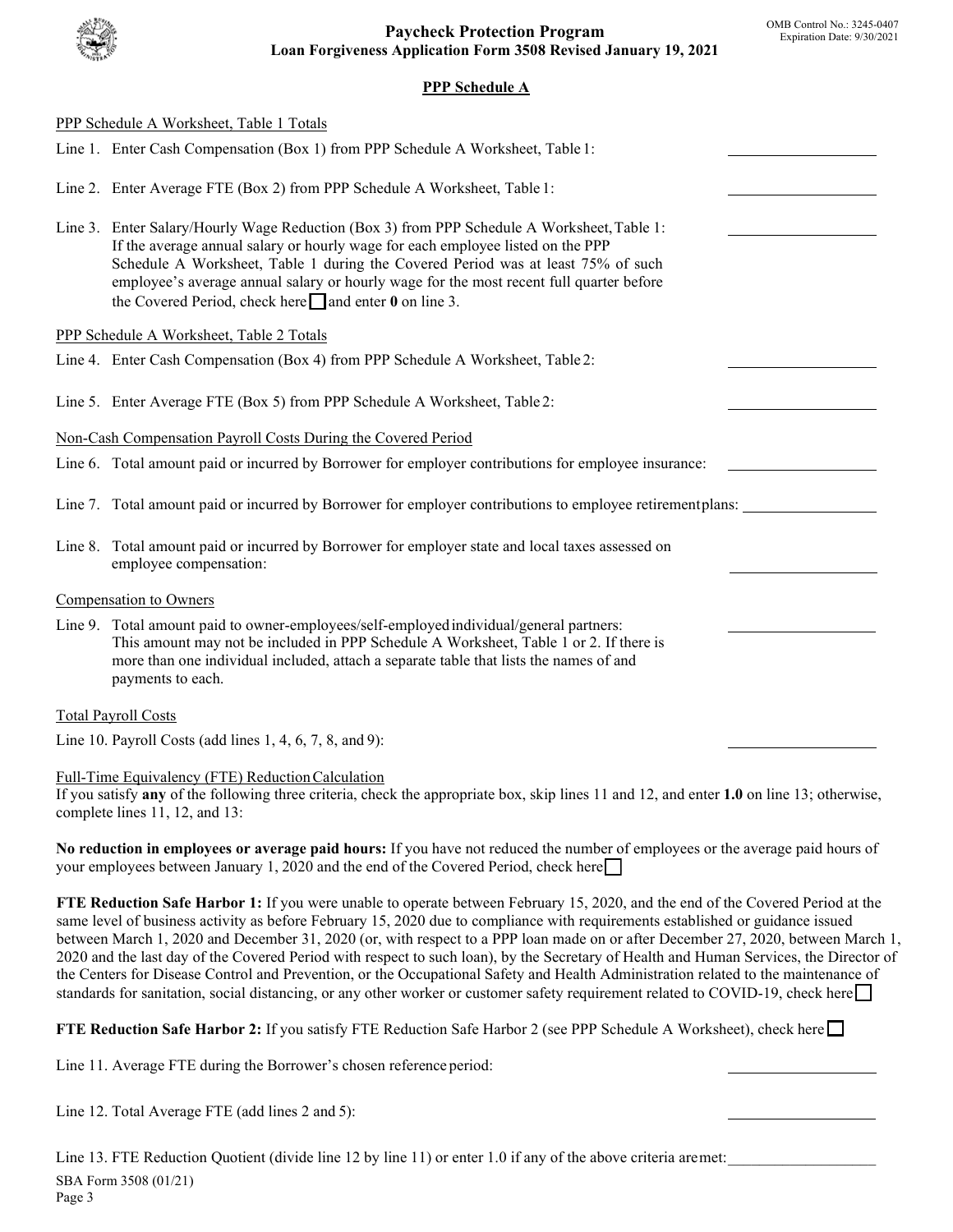

# **PPP Schedule A Worksheet**

**Table 1:** List employees who:

- Were employed by the Borrower at any point during the Covered Period whose principal place of residence is in the United States; and
- Received compensation from the Borrower at an annualized rate of less than or equal to \$100,000 for all pay periods in 2019 or were not employed by the Borrower at any point in 2019.

|                                  | <b>Employee</b>   |                          |                    | <b>Salary / Hourly Wage</b> |
|----------------------------------|-------------------|--------------------------|--------------------|-----------------------------|
| <b>Employee's Name</b>           | <b>Identifier</b> | <b>Cash Compensation</b> | <b>Average FTE</b> | Reduction                   |
|                                  |                   |                          |                    |                             |
|                                  |                   |                          |                    |                             |
|                                  |                   |                          |                    |                             |
|                                  |                   |                          |                    |                             |
|                                  |                   |                          |                    |                             |
|                                  |                   |                          |                    |                             |
|                                  |                   |                          |                    |                             |
| <b>FTE Reduction Exceptions:</b> |                   |                          |                    |                             |
| <b>Totals:</b>                   |                   | Box 1                    | Box 2              | Box 3                       |

**Table 2:** List employees who:

- Were employed by the Borrower at any point during the Covered Period whose principal place of residence is in the United States; and
- Received compensation from the Borrower at an annualized rate of more than \$100,000 for any pay period in 2019.

| <b>Employee's Name</b> | Employee<br>Identifier | <b>Cash Compensation</b> | <b>Average FTE</b> |
|------------------------|------------------------|--------------------------|--------------------|
|                        |                        |                          |                    |
|                        |                        |                          |                    |
|                        |                        |                          |                    |
|                        |                        |                          |                    |
| <b>Totals:</b>         |                        | Box 4                    | Box 5              |

Attach additional tables if additional rows as needed.

### **FTE Reduction Safe Harbor 2:**

- Step 1. Enter the borrower's total average FTE between February 15, 2020 and April 26, 2020. Follow the same method that was used to calculate Average FTE in the PPP Schedule A Worksheet Tables. Sum across all employees and enter: .
- that was used in step 1: \_\_\_\_\_\_\_\_\_\_\_\_\_\_. Step 2. Enter the borrower's total FTE in the Borrower's pay period inclusive of February 15, 2020. Follow the same method
- Step 3. If the entry for step 2 is greater than step 1, proceed to step 4. Otherwise, FTE Reduction Safe Harbor 2 is not applicable and the Borrower must complete line 13 of PPP Schedule A by dividing line 12 by line 11 of that schedule.
- PPP loan made after December 27, 2020, the last day of the covered period: \_\_\_\_\_\_\_\_\_\_\_\_. Step 4. Enter the borrower's total FTE (a) for a PPP loan made before December 27, 2020, as of December 31, 2020 or (b) for a
- Step 5. If the entry for step 4 is greater than or equal to step 2, enter 1.0 on line 13 of PPP Schedule A; the FTE Reduction Safe Harbor 2 has been satisfied. Otherwise, FTE Reduction Safe Harbor 2 does not apply and the Borrower must complete line 13 of PPP Schedule A by dividing line 12 by line 11 of that schedule.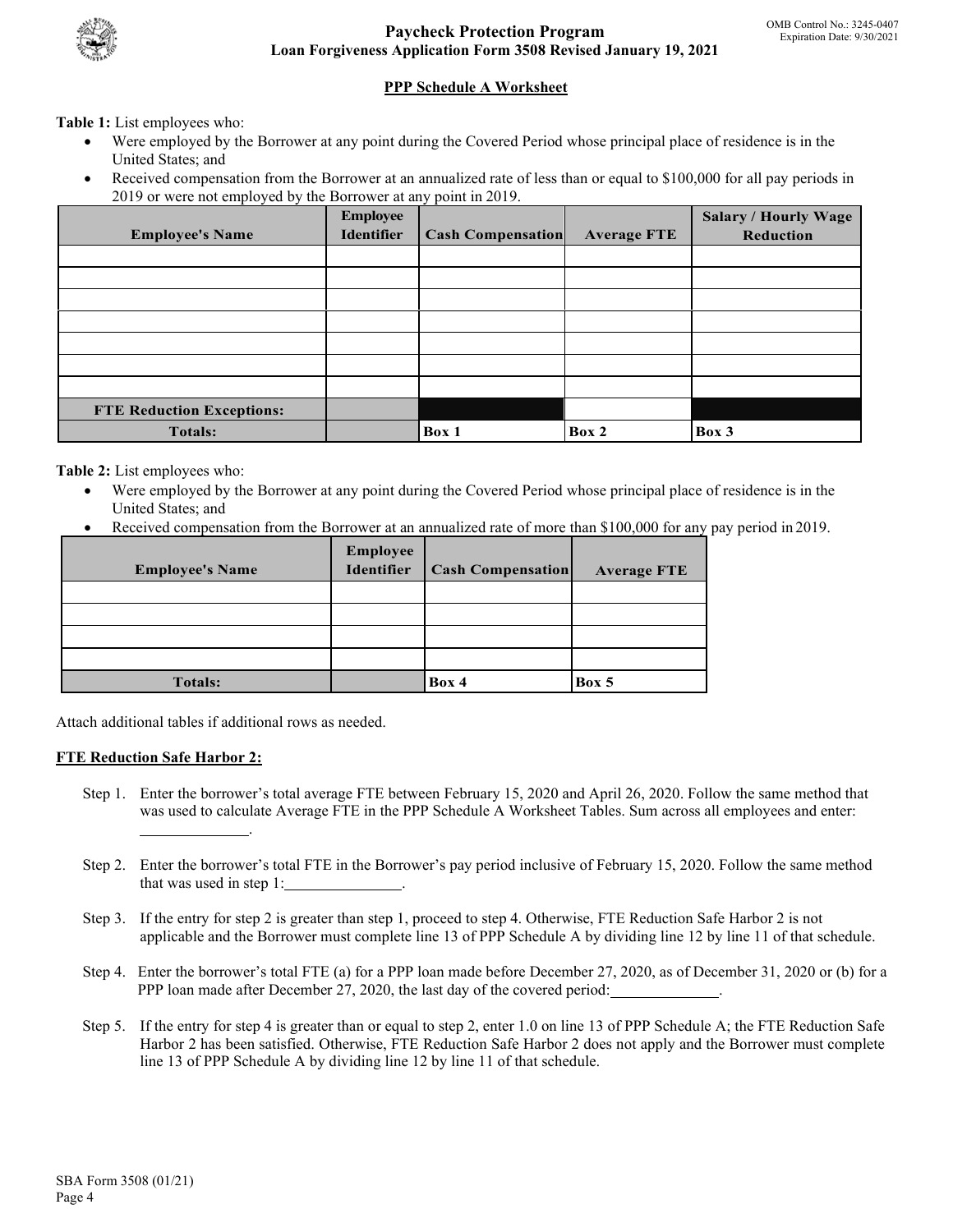

**Paycheck Protection Program Loan Forgiveness Application Form 3508 Revised January 19, 2021** 

# **PPP Borrower Demographic Information Form (Optional)**

### **Instructions**

- 1. **Purpose**. Veteran/gender/race/ethnicity data is collected for program reporting purposes only.
- 2. **Description**. This form requests information about each of the Borrower's Principals. Add additional sheets ifnecessary.
- 3. **Definition of Principal**. The term "Principal" means:
	- contractor, or sole proprietor. • For a self-employed individual, independent contractor, or a sole proprietor, the self-employed individual, independent
	- • For a partnership, all general partners and all limited partners owning 20% or more of the equity of the Borrower, or any partner that is involved in the management of the Borrower's business.
	- For a corporation, all owners of 20% or more of the Borrower, and each officer and director.
	- For a limited liability company, all members owning 20% or more of the Borrower, and each officer and director.
	- Any individual hired by the Borrower to manage the day-to-day operations of the Borrower ("key employee").
	- Any trustor (if the Borrower is owned by a trust).
	- For a nonprofit organization, the officers and directors of the Borrower.
- 4. **Principal Name**. Insert the full name of the Principal.
- general partner; owner; officer; director; member; or key employee. 5. **Position**. Identify the Principal's position; for example, self-employed individual; independent contractor; sole proprietor;

| Principal Name     | Position                                                                           |  |  |
|--------------------|------------------------------------------------------------------------------------|--|--|
|                    |                                                                                    |  |  |
| Veteran            | 1=Non-Veteran; 2=Veteran; 3=Service-Disabled Veteran; 4=Spouse of Veteran; X=Not   |  |  |
|                    | <b>Disclosed</b>                                                                   |  |  |
| Gender             | M=Male; F=Female; X=Not Disclosed                                                  |  |  |
| Race (more than 1) | 1=American Indian or Alaska Native; 2=Asian; 3=Black or African-American; 4=Native |  |  |
| may be selected)   | Hawaiian or Pacific Islander; 5=White; X=Not Disclosed                             |  |  |
| Ethnicity          | H=Hispanic or Latino; N=Not Hispanic or Latino; X=Not Disclosed                    |  |  |

#### **Disclosure is voluntary and will have no bearing on the loan forgiveness decision**

 20416, and/or SBA Desk Officer, Office of Management and Budget, New Executive Office Building, Washington DC 20503. **PLEASE DO Paperwork Reduction Act** – You are not required to respond to this collection of information unless it displays a currently valid OMB Control Number. The estimated time for completing this application, including gathering data needed, is 180 minutes. Comments about this time or the information requested should be sent to Small Business Administration, Director, Records Management Division, 409 3rd St., SW, Washington DC **NOT SEND FORMS TO THESE ADDRESSES.**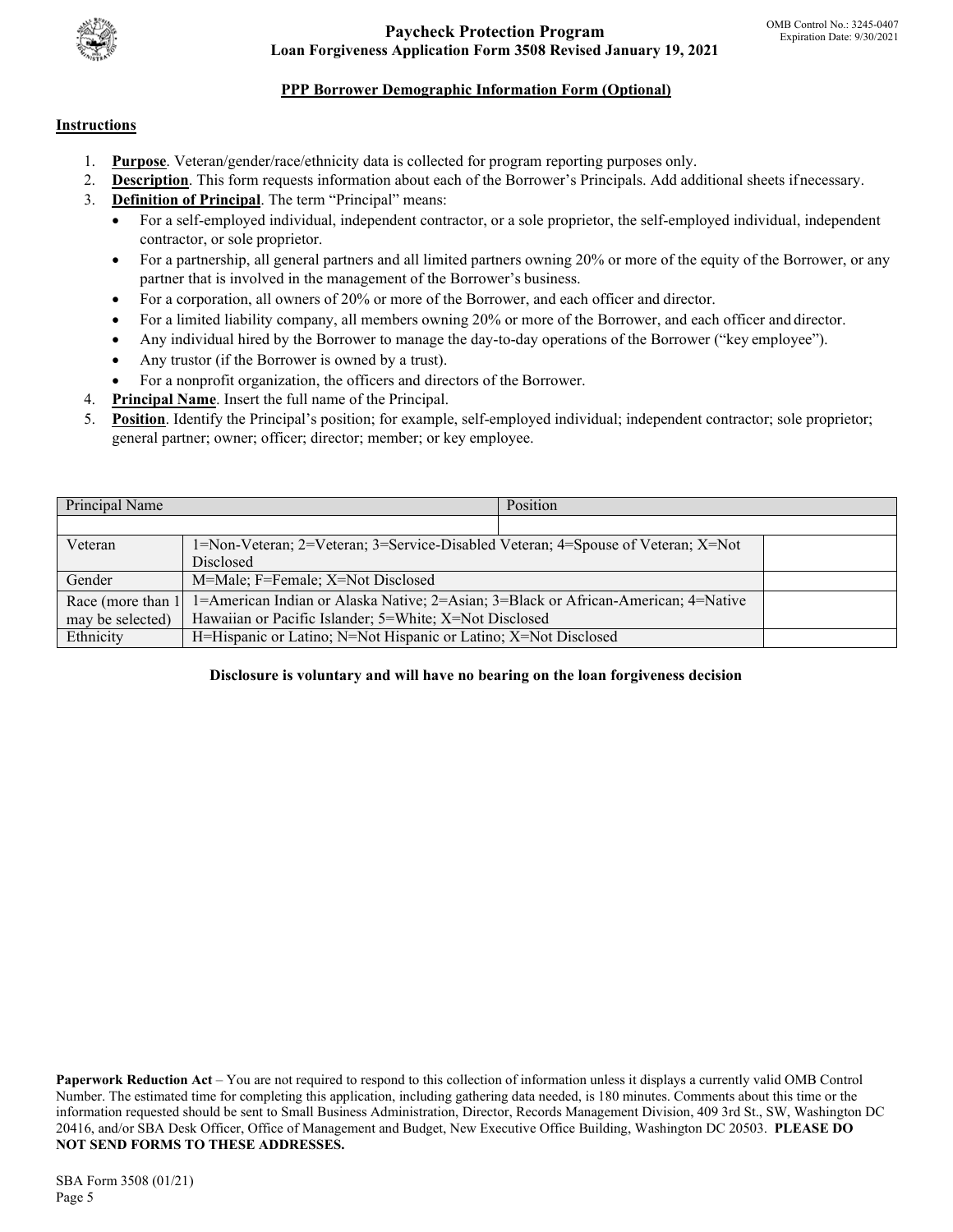

### **LOAN FORGIVENESS APPLICATION FORM 3508 INSTRUCTIONS FOR BORROWERS**

To apply for forgiveness of your First or Second Draw Paycheck Protection Program (PPP) loan, you (the Borrower) may use the Form 3508EZ or the Form 3508S application or complete this application as directed in these instructions, and **submit it to your Lender** (or the Lender that is servicing your loan). Borrowers may also complete their application electronically through their Lender. Each PPP loan must use a separate loan forgiveness application form. You cannot use one form to apply for forgiveness of both a First Draw PPP Loan and a Second Draw PPP loan. For a Second Draw PPP Loan in excess of \$150,000, you must submit a loan forgiveness application for your First Draw PPP Loan before or simultaneously with the loan forgiveness application for your Second Draw PPP Loan, even if the calculated amount of forgiveness on your First Draw PPP Loan is zero.

If this application is being submitted for a First Draw PPP Loan approved on or before August 8, 2020 and the Borrower is required to submit an SBA Form 3508D disclosure of a controlling interest, that disclosure must be submitted to the lender not later than 30 days after submission of this loan forgiveness application. See subsection B.16 of SBA's interim final rule posted on January 6, 2021 (86 FR 3692).

This application has the following components: (1) the PPP Loan Forgiveness Calculation Form; (2) PPP Schedule A; (3) the PPP Schedule A Worksheet; and (4) the (optional) PPP Borrower Demographic Information Form. All Borrowers must submit (1) and (2) to their Lender.

#### **Instructions for PPP Loan Forgiveness Calculation Form**

**Business Legal Name ("Borrower")/DBA or Tradename (if applicable)/Business TIN (EIN, SSN):** Enter the same information as on your Borrower Application Form (SBA Form 2483, SBA Form 2483-SD, or lender's equivalent).

**Business Address/NAICS Code/Business Phone/Primary Contact/E-mail Address:** Enter the same information as on your Borrower Application Form, unless there has been a change in address or contact information. If NAICS Code was not on the Borrower Application Form, match the business activity code provided on IRS income tax filings, if applicable.

**First Draw PPP Loan or Second Draw PPP Loan:** Select the box that describes the PPP loan that this forgiveness application is for. If you only have one PPP loan, select First Draw PPP Loan.

**SBA PPP Loan Number:** Enter the loan number assigned by SBA at the time of loan approval. Request this number from the Lender if necessary.

**Lender PPP Loan Number:** Enter the loan number assigned to the PPP loan by the Lender.

**PPP Loan Amount:** Enter the disbursed principal amount of the PPP loan (the total loan amount you received from the Lender).

**PPP Loan Disbursement Date:** Enter the date that you received the PPP loan proceeds from the Lender. If loan proceeds were received on more than one date, enter the first date on which you received PPP loan proceeds. If you received an authorized increase on your First Draw PPP Loan after December 27, 2020, you must enter the date on which you received the original disbursement of your PPP loan proceeds.

**Employees at Time of Loan Application:** Enter the total number of employees at the time of the PPP loan application.

**Employees at Time of Forgiveness Application:** Enter the total number of employees at the time the Borrower is applying for loan forgiveness.

**Covered Period:** The Covered Period begins on the date the loan was originally disbursed. It ends on a date selected by the Borrower that is at least 8 weeks following the date of loan disbursement and not more than 24 weeks after the date of loan disbursement. For example, if the Borrower received their PPP loan proceeds on Monday, April 20, 2020, the first day of the Covered Period is Monday, April 20, 2020 and the final day of the Covered Period is any date selected by the Borrower between Sunday, June 14, 2020 and Sunday, October 4, 2020.

**If Borrower, Together with Affiliates, if Applicable, Received First Draw PPP Loans of \$2 Million or More or Second Draw PPP Loans of \$2 Million or More:** Check the box if the Borrower, together with its affiliates (to the extent required under subsection D.3. of SBA's interim final rule posted on January 6, 2021 (86 FR 3692) and not waived under 15 U.S.C.  $636(a)(36)(D)(iv)$ , received (a) First Draw PPP Loans with an original principal amount of \$2 million or more (if this is a First Draw PPP Loan forgiveness application), or (b) Second Draw PPP Loans with an original principal amount of \$2 million or more (if this is a Second Draw PPP Loan forgiveness application).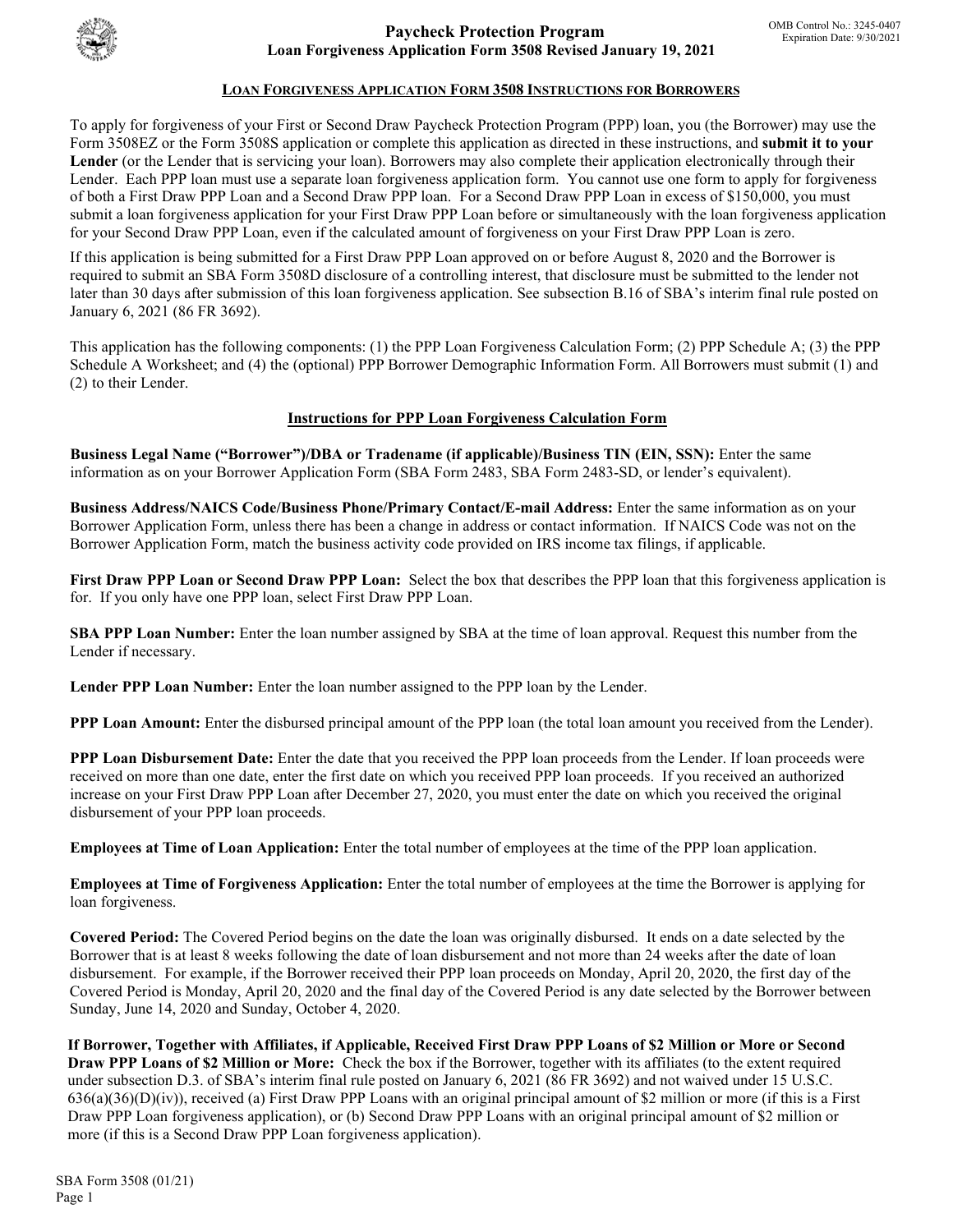

### **Forgiveness Amount Calculation (see Summary of Costs Eligible for Forgiveness below):**

**Line 1:** Enter total eligible payroll costs incurred or paid during the Covered Period. To calculate these costs, complete PPP Schedule A. Enter the amount from PPP Schedule A, line 10.

Line 2: Enter the amount of business mortgage interest payments paid or incurred during the Covered Period for any business mortgage obligation on real or personal property incurred before February 15, 2020. Do not include prepayments.

Line 3: Enter the amount of business rent or lease payments paid or incurred for real or personal property during the Covered Period, pursuant to lease agreements in force before February 15, 2020.

Line 4: Enter the amount of business utility payments paid or incurred during the Covered Period, for business utilities for which service began before February 15, 2020.

**Line 5:** Enter the amount of covered operations expenditures paid or incurred during the Covered Period.

**Line 6:** Enter the amount of covered property damage costs paid or incurred during the Covered Period.

**Line 7:** Enter the amount of covered supplier costs paid or incurred during the Covered Period pursuant to a contract, order, or purchase order in effect prior to the beginning of the Covered Period (for perishable goods, the contract, order, or purchase order must have been in effect before or at any time during the Covered Period).

**Line 8:** Enter the amount of covered worker protection expenditures paid or incurred during the Covered Period.

*NOTE: For lines 2-8, you are not required to report payments that you do not want to include in the forgiveness amount.*

Line 9: Enter the number from PPP Schedule A, line 3. This amount reflects the loan forgiveness reduction required for salary/hourly wage reductions in excess of 25% for certain employees as described in PPP Schedule A.

Line 10: Add lines 1 through 8, subtract line 9, enter the total. If this amount is less than zero, enter a zero.

Line 11: Enter the number from PPP Schedule A, line 13.

Line 12: Enter the amount on line 10 multiplied by the amount on line 11. This calculation incorporates the loan forgiveness reduction required for any full-time equivalency (FTE) employee reductions as described in PPP Schedule A.

**Line 13:** Enter the PPP Loan Amount.

Line 14: Divide the amount on line 1 by 0.60, and enter the amount. This determines whether at least 60% of the potential forgiveness amount was used for payroll costs.

**Line 15:** Enter the smallest of lines 12, 13, or 14.

### **Summary of Costs Eligible for Forgiveness:**

Borrowers are eligible for loan forgiveness for the following costs:

- 1. **Eligible payroll costs.** Borrowers are generally eligible for forgiveness for the payroll costs paid and payroll costs incurred during the Covered Period ("payroll costs"). Payroll costs are considered paid on the day that paychecks are distributed or the Borrower originates an ACH credit transaction. Payroll costs are considered incurred on the day that the employee's pay is earned. Payroll costs incurred but not paid during the Borrower's last pay period of the Covered Period are eligible for forgiveness if paid on or before the next regular payroll date. Otherwise, payroll costs must be paid during the Covered Period. For each individual employee, the total amount of cash compensation eligible for forgiveness may not exceed an annual salary of \$100,000, as prorated for the Covered Period. Count payroll costs that were both paid and incurred only once. Include only payroll costs for employees whose principal place of residence is in the United States. For information on what qualifies as payroll costs, see SBA's interim final rule posted on January 6, 2021 (86 FR 3692).
- 2. **Eligible nonpayroll costs.** Nonpayroll costs eligible for forgiveness consist of:

(a) covered mortgage obligations: payments of mortgage interest (not including any prepayment or payment of principal) on any business mortgage obligation on real or personal property incurred before February 15, 2020 ("business mortgage interest payments");

(b) covered rent obligations: business rent or lease payments pursuant to lease agreements for real or personal property in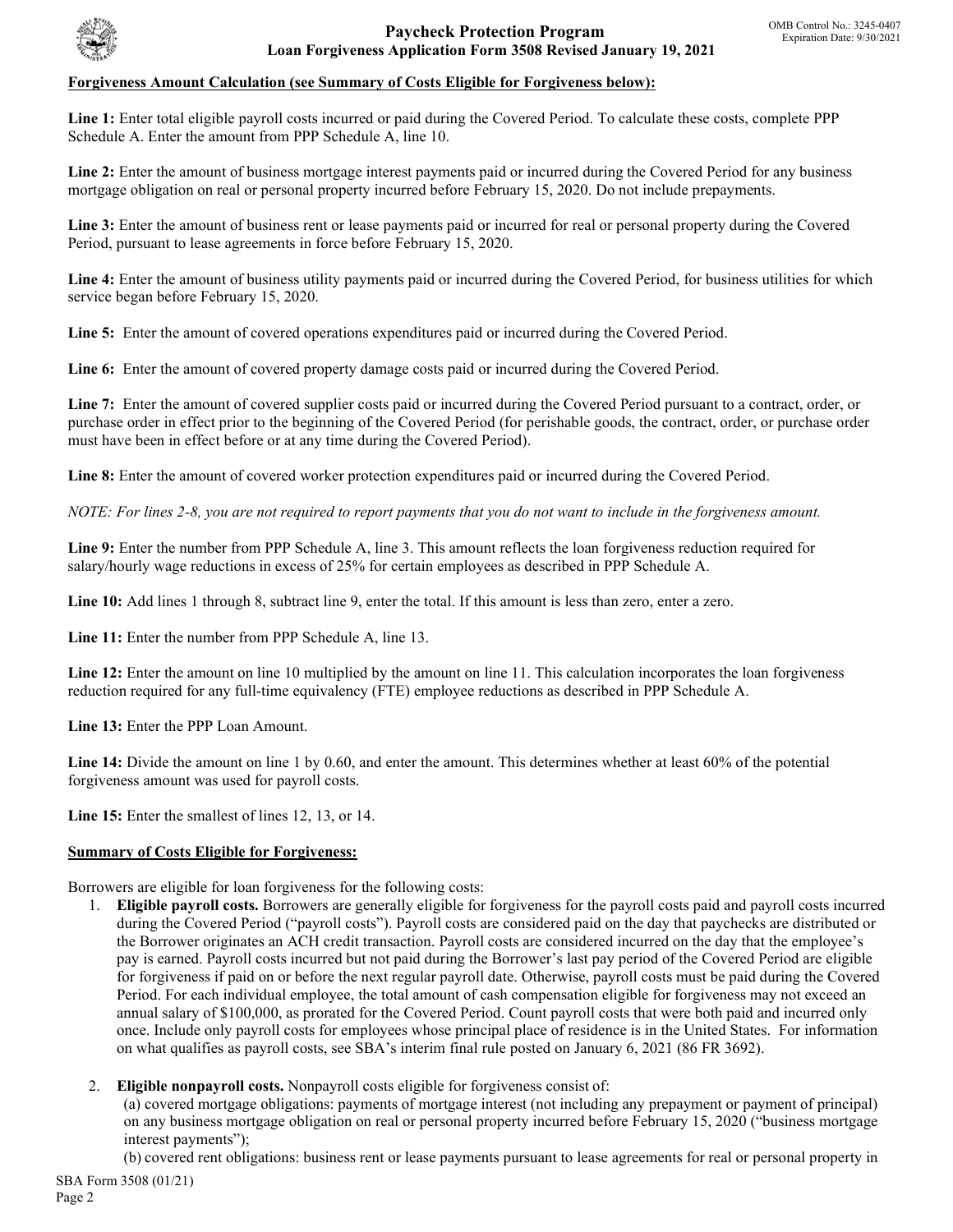

### **Paycheck Protection Program Loan Forgiveness Application Form 3508 Revised January 19, 2021**

force before February 15, 2020 ("business rent or lease payments");

(c) covered utility payments: business payments for a service for the distribution of electricity, gas, water, telephone, transportation, or internet access for which service began before February 15, 2020 ("business utility payments"); (d) covered operations expenditures: payments for any business software or cloud computing service that facilitates business operations, product or service delivery, the processing, payment, or tracking of payroll expenses, human resources, sales and billing functions, or accounting of tracking of supplies, inventory, records, and expenses; (e) covered property damage costs: costs related to property damage and vandalism or looting due to public disturbances that occurred during 2020 that were not covered by insurance or other compensation;

(f) covered supplier costs: expenditures made to a supplier of goods for the supply of goods that are essential to the operations of the Borrower at the time at which the expenditure is made, and made pursuant to a contract, order, or purchase order in effect prior to the beginning of the Covered Period (for perishable goods, the contract, order, or purchase order may have been in effect before or at any time during the Covered Period); and (g) covered worker protection expenditures: operating or capital expenditures that facilitate the adaptation of the business activities of an entity to comply with the requirements established or guidance issued by the Department of Health and Human Services, the Centers for Disease Control, or the Occupational Safety and Health Administration, or any equivalent requirements established or guidance issued by a State or local government, during the period starting March 1, 2020 and ending on the date on which the national emergency declared by the President with respect to the Coronavirus Disease 2019 (COVID-19) expires related to maintenance standards for sanitation, social distancing, or any other worker or customer safety requirement related to COVID-19, but does not include residential real property or intangible property.

Eligible nonpayroll costs cannot exceed 40% of the total forgiveness amount. An eligible nonpayroll cost must be paid either during the Covered Period or incurred during the Covered Period and paid on or before the next regular billing date, even if the billing date is after the Covered Period. Count nonpayroll costs that were both paid and incurred only once.

The amount of loan forgiveness the Borrower applies for may be subject to reductions as explained in PPP Schedule A.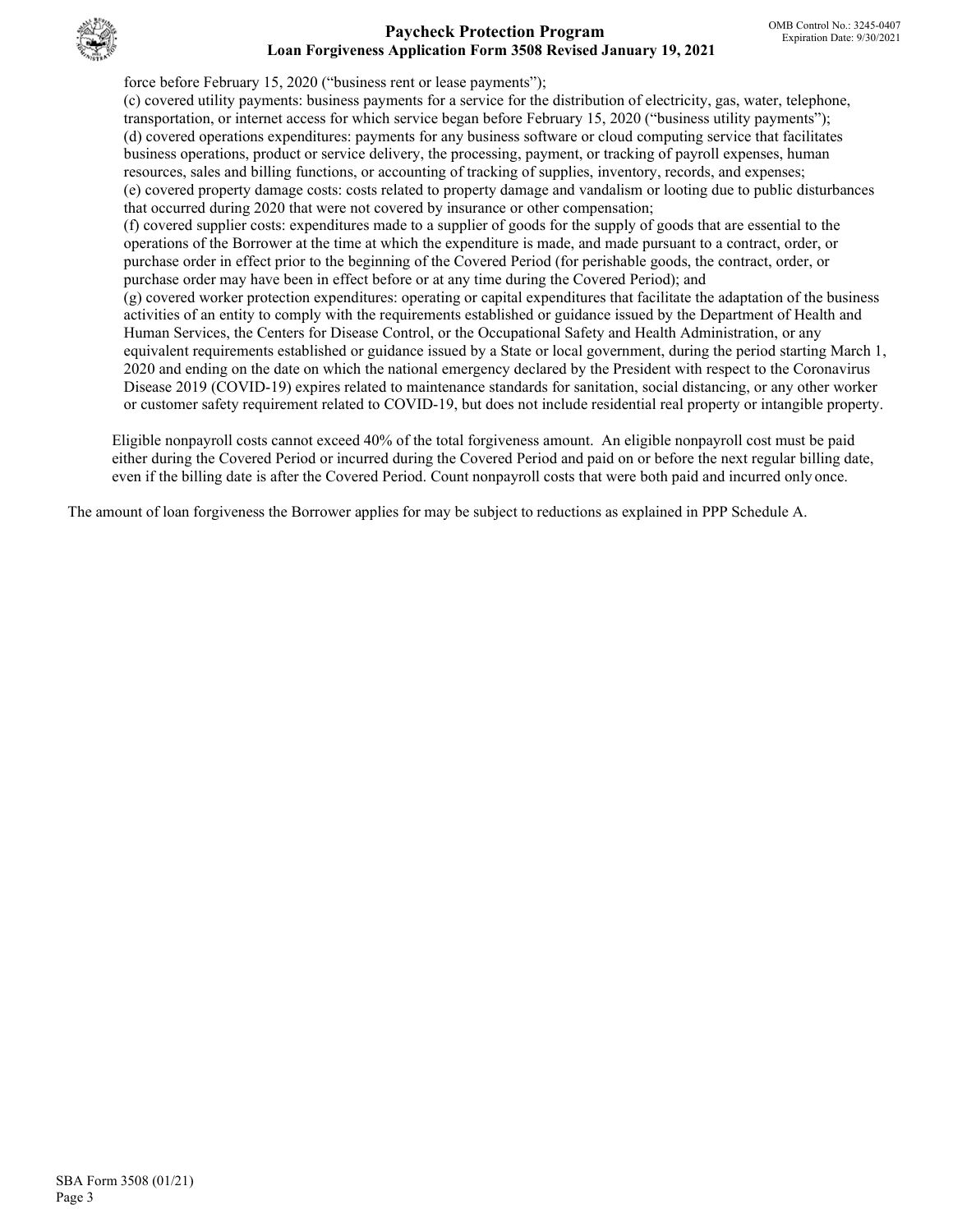

# **Instructions for PPP Schedule A**

**Lines 1 through 5:** Enter the amounts from PPP Schedule A Worksheet Tables as directed.

Enter the amount from line 3 of PPP Schedule A on line 9 of the PPP Loan Forgiveness Application Form.

**For lines 6 through 9,** during the Covered Period:

Line 6: Enter the total amount paid by the Borrower for employer contributions for employee group health, life, disability, vision, or dental insurance, including employer contributions to a self-insured, employer-sponsored group health plan, but excluding any pre-tax or after-tax contributions by employees. Do not add contributions for these benefits made on behalf of a self-employed individual, general partners, or owner-employees of an S-corporation, because such payments are already included in their compensation.

Line 7: Enter the total amount paid by the Borrower for employer contributions to employee retirement plans, excluding any pre-tax or after-tax contributions by employees. Do not add employer retirement contributions made on behalf of a selfemployed individual or general partners, because such payments are already included in their compensation.

Line 8: Enter the total amount paid by the Borrower for employer state and local taxes assessed on employee compensation (e.g., state unemployment insurance tax); do not list any taxes withheld from employee earnings.

Line 9: Enter any amounts the Borrower paid to owners (owner-employees (with an ownership stake of 5% or more), a selfemployed individual, or general partners). For each individual owner in total across all businesses, this amount is capped at (a) \$20,833 (the 2.5-month equivalent of \$100,000 per year), or (b) the 2.5-month equivalent of the individual's applicable compensation in the year that was used to calculate the loan amount (2019 or 2020), whichever is lower.

**Line 10:** Add lines 1, 4, 6, 7, 8, and 9. Enter this amount on line 1 on the PPP Loan Forgiveness Calculation Form.

**Line 11:** Enter the Borrower's total average weekly full-time equivalency (FTE) during the chosen reference period. For purposes of this calculation, the reference period is, at the Borrower's election, either (i) February 15, 2019 to June 30, 2019; (ii) January 1, 2020 to February 29, 2020; or (iii) in the case of seasonal employers, either of the preceding periods or any consecutive 12-week period between February 15, 2019 and February 15, 2020. For each employee, follow the same method that was used to calculate Average FTE on the PPP Schedule A Worksheet. Sum across all employees during the reference period and enter that total on this line.

The calculations on lines 11, 12, and 13 will be used to determine whether the Borrower's loan forgiveness amount must be reduced based on reductions in full-time equivalent employees, as required by the statute. Specifically, the actual loan forgiveness amount that the Borrower will receive may be reduced if the Borrower's average weekly FTE employees during the Covered Period was less than during the Borrower's chosen reference period. The Borrower is exempt from such a reduction, and should skip lines 11 and 12, if any of the three criteria listed on PPP Schedule A under Full-Time Equivalency (FTE) Reduction Calculation has been met.

**Line 12:** Add lines 2 and 5.

Line 13: Divide line 12 by line 11 (or enter 1.0 if any of the three criteria listed on PPP Schedule A under Full-Time Equivalency (FTE) ReductionCalculation has been met). If more than 1.0, enter 1.0. Enter this amount on line 11 of the Loan Forgiveness Calculation Form.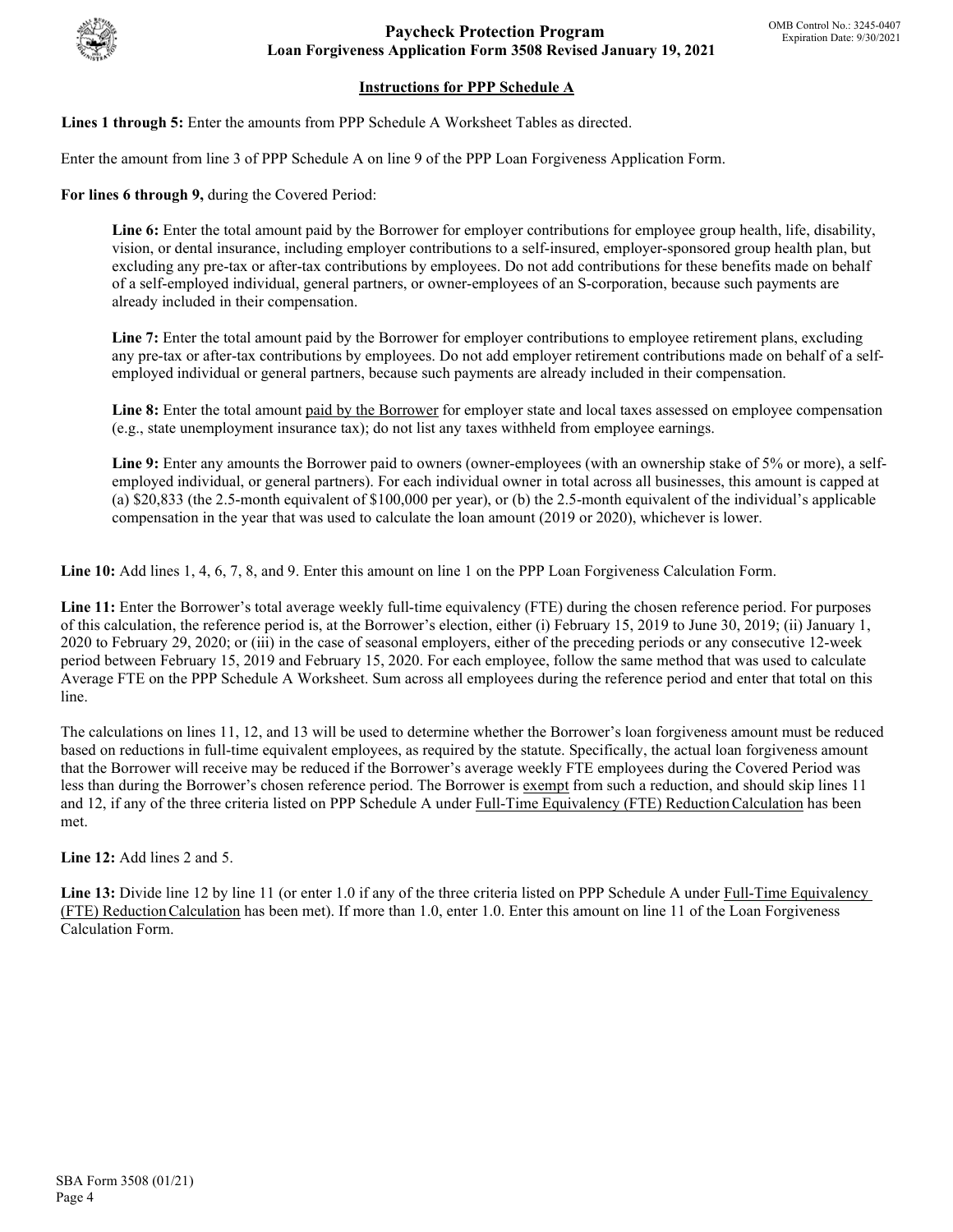

# **Instructions for PPP Schedule A Worksheet**

Complete the PPP Schedule A Worksheet or obtain an equivalent report from the Borrower's payroll system or payroll processor.

### **Table Instructions**

**Employee's Name:** Separately list each employee. Do not include any independent contractors, owner-employees (with an ownership stake of 5% or more), self-employed individuals, or partners. Include only payroll costs for employees whose principal place of residence is in the United States.

**Employee Identifier:** Enter the last four digits of each employee's Social Security Number.

**Cash Compensation:** Enter the sum of gross salary, gross wages, gross tips, gross commissions, paid leave (vacation, family, medical or sick leave, not including leave covered by the Families First Coronavirus Response Act), and allowances for dismissal or separation paid or incurred during the Covered Period. Do not include qualified wages taken into account in determining the Employer Retention Credit. For each individual employee, the total amount of cash compensation eligible for forgiveness may not exceed an annual salary of \$100,000, as prorated for the Covered Period. For example, for an 8-week Covered Period, the maximum is \$15,385, for a 24-week Covered Period, the maximum is \$46,154.

**Average FTE:** This calculates the average full-time equivalency (FTE) during the Covered Period. For each employee, enter the average number of hours paid per week, divide by 40, and round the total to the nearest tenth. The maximum for each employee is capped at 1.0. A simplified method that assigns a 1.0 for employees who work 40 hours or more per week and 0.5 for employees who work fewer hours may be used at the election of the Borrower.

This calculation will be used to determine whether the Borrower's loan forgiveness amount must be reduced due to a statutory requirement concerning reductions in full-time equivalent employees. Borrowers are eligible for loan forgiveness for certain expenditures during the Covered Period. However, the actual loan forgiveness amount that the Borrower will receive may be less, depending on whether the Borrower's average weekly number of FTE employees during the Covered Period was less than during the Borrower's chosen reference period (*see* Instructions to PPP Schedule A, Line 11). The Borrower is exempt from such a reduction if either of the FTE Reduction Safe Harbors applies. See the FTE Reduction Safe Harbor instructions below.

**Salary/Hourly Wage Reduction:** This calculation will be used to determine whether the Borrower's loan forgiveness amount must be reduced due to a statutory requirement concerning reductions in employee salary and wages. Borrowers are eligible for loan forgiveness for certain expenditures during the Covered Period. However, the actual amount of loan forgiveness the Borrower will receive may be less, depending on whether the salary or hourly wages of certain employees during the Covered Period was less than during the most recent full quarter before the Covered Period. If the Borrower restored salary/hourly wage levels, the Borrower may be eligible for elimination of the Salary/Hourly Wage Reduction amount. Borrowers must complete this worksheet to determine whether to reduce the amount of loan forgiveness for which they are eligible. Complete the Salary/Hour Wage Reduction column only for employees whose salaries or hourly wages were reduced by more than 25% during the Covered Period as compared to the most recent full quarter before the Covered Period. For each employee listed in Table 1, complete the following (using salary for salaried employees and hourly wage for hourly employees):

Step 1. Determine if pay was reduced more than 25%.

- a. Enter average annual salary or hourly wage during Covered Period: .
- b. Enter average annual salary or hourly wage during the most recent full quarter before the Covered Period: .
- c. Divide the value entered in  $1.a.$  by  $1.b.:$ If 1.c. is 0.75 or more, enter zero in the column above box 3 for that employee; otherwise proceed to Step 2.

Step 2. Determine if the Salary/Hourly Wage Reduction Safe Harbor is met.

- a. Enter the annual salary or hourly wage as of February 15, 2020:
- b. Enter the average annual salary or hourly wage between February 15, 2020 and April 26, 2020:

. If 2.b. is equal to or greater than 2.a., skip to Step 3. Otherwise, proceed to 2.c.

c. Enter the average annual salary or hourly wage as of (a) for a PPP loan made before December 27, 2020, December 31, 2020 or (b) for a PPP loan made after December 27, 2020, the last day of the Covered Period:

If 2.c. is equal to or greater than 2.a., the Salary/Hourly Wage Reduction Safe Harbor has been met – enter zero in the column above box 3 for that employee. Otherwise proceed to Step 3.

Step 3. Determine the Salary/Hourly Wage Reduction.

 $\mathcal{L}=\mathcal{L}^{\mathcal{L}}$  , where  $\mathcal{L}^{\mathcal{L}}$ 

SBA Form 3508 (01/21) a. Multiply the amount entered in 1.b. by  $0.75$ :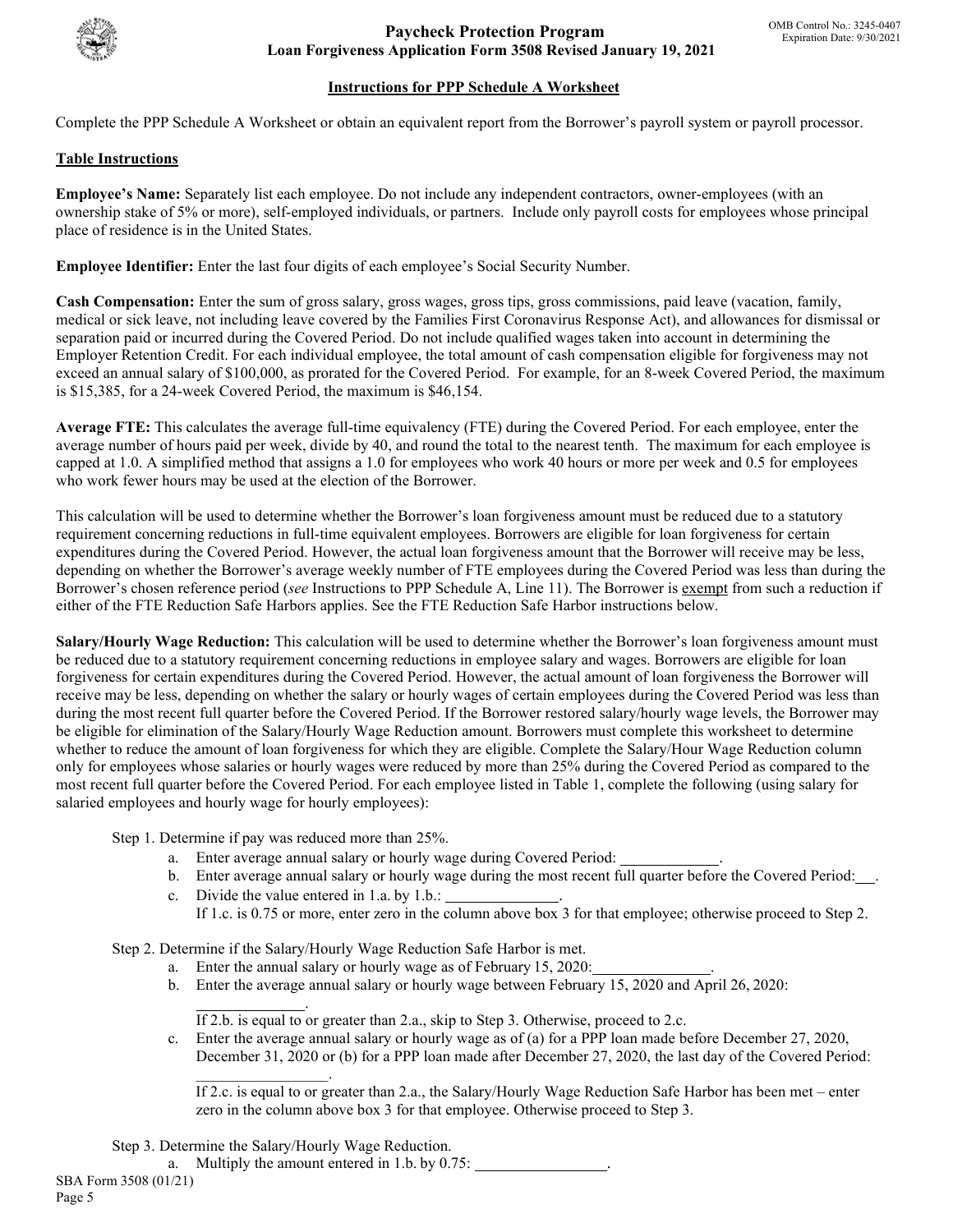

- b. Subtract the amount entered in 1.a. from 3.a.:
- If the employee is an hourly worker, compute the total dollar amount of the reduction that exceeds 25% as follows:
	- c. Enter the average number of hours worked per week during the most recent full quarter before the Covered Period: .
		- d. Multiply the amount entered in 3.b. by the amount entered in 3.c. Nultiply this amount by the number of weeks in the Covered Period (a whole number between 8 and 24):\_\_\_\_\_\_\_\_\_\_\_\_\_\_\_. Enter this value in the column above box 3 for that employee.

If the employee is a salaried worker, compute the total dollar amount of the reduction that exceeds 25% as follows:

e. Multiply the amount entered in 3.b. by the number of weeks in the Covered Period: Divide this amount by 52: . Enter this value in the column above box 3 for that employee.

**FTE Reduction Exceptions:** Indicate the FTE of (1) any positions for which the Borrower made a good-faith, written offer to rehire an individual who was an employee on February 15, 2020 and the Borrower was unable to hire similarly qualified employees for unfilled positions on or before (a) December 31, 2020, for a PPP loan made before December 27, 2020 or (b) the last day of the Covered Period, for a PPP loan made after December 27, 2020; (2) any positions for which the Borrower made a good-faith, written offer to restore any reduction in hours, at the same salary or wages, during the Covered Period and the employee rejected the offer, and (3) any employees who during the Covered Period (a) were fired for cause, (b) voluntarily resigned, or (c) voluntarily requested and received a reduction of their hours. In all of these cases, include these FTEs on this line only if the position was not filled by a new employee. Any FTE reductions in these cases do not reduce the Borrower's loan forgiveness.

**Boxes 1 through 5:** Enter the sums of the amounts in each of the columns.

# **FTE Reduction Safe Harbors**

Two separate safe harbors exempt certain borrowers from any loan forgiveness reduction based on a reduction in FTE employee levels:

- 1. The Borrower is exempt from the reduction in loan forgiveness based on a reduction in FTE employees described above if the Borrower, in good faith, is able to document that it was unable to operate between February 15, 2020, and the end of the Covered Period at the same level of business activity as before February 15, 2020, due to compliance with requirements established or guidance issued between March 1, 2020 and December 31, 2020 (or, for a PPP loan made after December 27, 2020, requirements established or guidance issued between March 1, 2020 and the last day of the Covered Period), by the Secretary of Health and Human Services, the Director of the Centers for Disease Control and Prevention, or the Occupational Safety and Health Administration, related to the maintenance of standards for sanitation, social distancing, or any other worker or customer safety requirement related to COVID-19.
- 2. The Borrower is exempt from the reduction in loan forgiveness based on a reduction in FTE employees described above if both of the following conditions are met: (a) the Borrower reduced its FTE employee levels in the period beginning February 15, 2020, and ending April 26, 2020; and (b) the Borrower then restored its FTE employee levels to its FTE employee levels in the Borrower's pay period that included February 15, 2020 by not later than (i) December 31, 2020, for a PPP loan made before December 27, 2020, or (ii) the last day of the Covered Period, for a PPP loan made after December 27, 2020.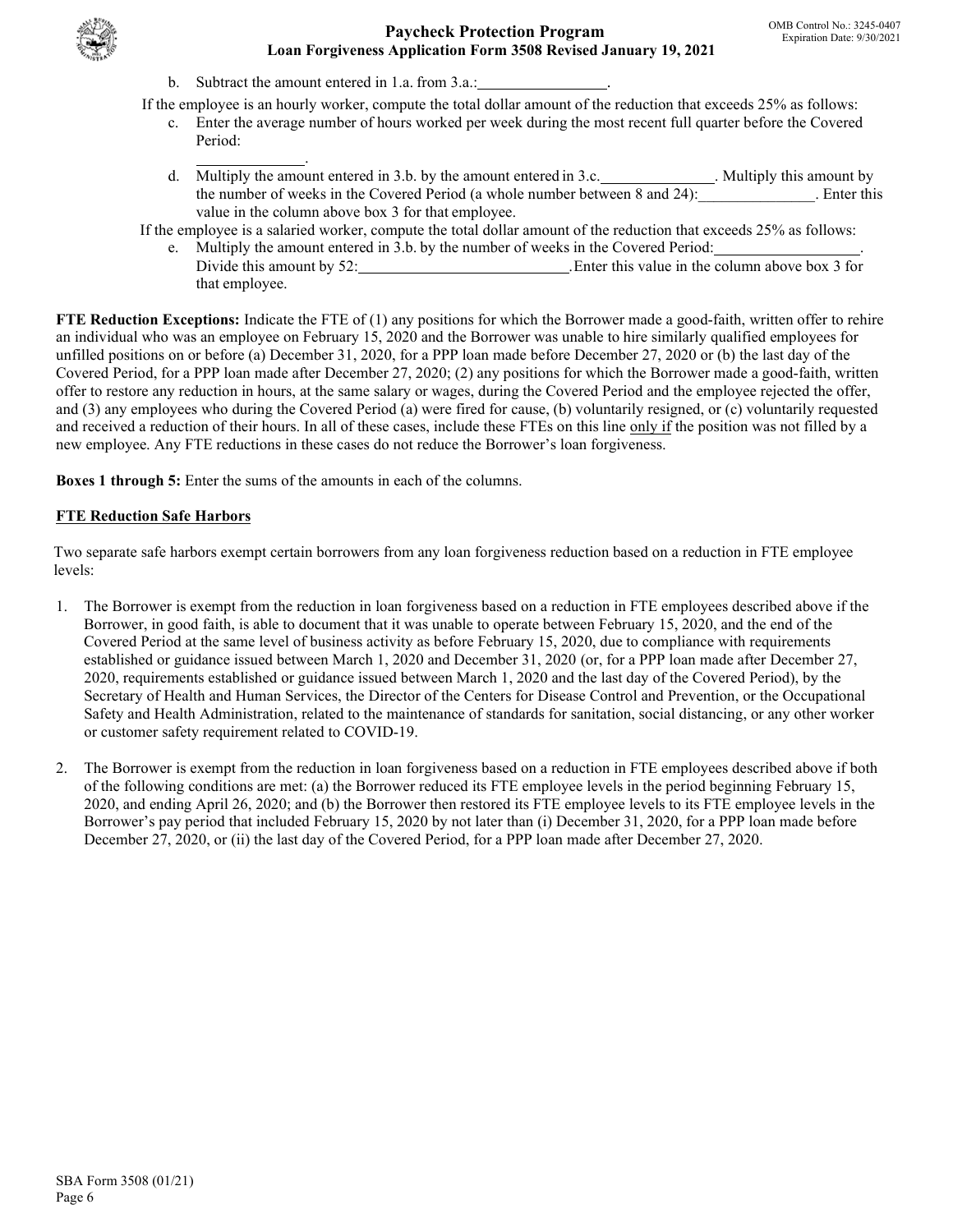

### **Documents that Each Borrower Must Submit with its PPP Loan Forgiveness Application**

### **PPP Loan Forgiveness Calculation Form**

### **PPP Schedule A**

**Payroll:** Documentation verifying the eligible cash compensation and non-cash benefit payments from the Covered Period consisting of each of the following:

- a. Bank account statements or third-party payroll service provider reports documenting the amount of cash compensation paid to employees.
- b. Tax forms (or equivalent third-party payroll service provider reports) for the periods that overlap with the Covered Period:
	- i. Payroll tax filings reported, or that will be reported, to the IRS (typically, Form 941); and
	- ii. State quarterly business and individual employee wage reporting and unemployment insurance tax filings reported, or that will be reported, to the relevant state.
- c. Payment receipts, cancelled checks, or account statements documenting the amount of any employer contributions to employee group health, life, disability, vision or dental insurance and retirement plans that the Borrower included in the forgiveness amount (PPP Schedule A, lines (6) and (7)).

**FTE:** Documentation showing (at the election of the Borrower):

- a. the average number of FTE employees on payroll per week employed by the Borrower between February 15, 2019 and June 30, 2019;
- b. the average number of FTE employees on payroll per week employed by the Borrower between January 1, 2020 and February 29, 2020; or
- c. in the case of a seasonal employer, the average number of FTE employees on payroll per week employed by the Borrower between February 15, 2019 and June 30, 2019; between January 1, 2020 and February 29, 2020; or any consecutive 12-week period between February 15, 2019 and February 15, 2020.

The selected time period must be the same time period selected for purposes of completing PPP Schedule A, line 11. Documents may include payroll tax filings reported, or that will be reported, to the IRS (typically, Form 941) and state quarterly business and individual employee wage reporting and unemployment insurance tax filings reported, or that will be reported, to the relevant state. Documents submitted may cover periods longer than the specific time period.

**Nonpayroll:** For categories a-c, documentation verifying existence of the obligations/services prior to February 15, 2020 and, for all categories, eligible payments from the Covered Period.

- a. Business mortgage interest payments: Copy of lender amortization schedule and receipts or cancelled checks verifying eligible payments from the Covered Period; or lender account statements from February 2020 and the months of the Covered Period through one month after the end of the Covered Period verifying interest amounts and eligible payments.
- b. Business rent or lease payments: Copy of current lease agreement and receipts or cancelled checks verifying eligible payments from the Covered Period; or lessor account statements from February 2020 and from the Covered Period through one month after the end of the Covered Period verifying eligible payments.
- c. Business utility payments: Copy of invoices from February 2020 and those paid during the Covered Period and receipts, cancelled checks, or account statements verifying those eligible payments.
- d. Covered operations expenditures: Copy of invoices, orders, or purchase orders paid during the Covered Period and receipts, cancelled checks, or account statements verifying those eligible payments.
- e. Covered property damage costs: Copy of invoices, orders, or purchase orders paid during the Covered Period and receipts, cancelled checks, or account statements verifying those eligible payments, and documentation that the costs were related to property damage and vandalism or looting due to public disturbances that occurred during 2020 and such costs were not covered by insurance or other compensation.
- f. Covered supplier costs: Copy of contracts, orders, or purchase orders in effect at any time before the Covered Period (except for perishable goods), copy of invoices, orders, or purchase orders paid during the Covered Period and receipts, cancelled checks, or account statements verifying those eligible payments.
- g. Covered worker protection expenditures: Copy of invoices, orders, or purchase orders paid during the Covered Period and receipts, cancelled checks, or account statements verifying those eligible payments, and documentation that the expenditures were used by the Borrower to comply with applicable COVID-19 guidance during the Covered Period.

### **Documents that Each Borrower Must Maintain but is Not Required to Submit**

- PPP Schedule A Worksheet or its equivalent and the following:
	- a. Documentation supporting the listing of each individual employee in PPP Schedule A Worksheet Table 1, including the "Salary/Hourly Wage Reduction" calculation, if necessary.
- SBA Form 3508 (01/21) b. Documentation supporting the listing of each individual employee in PPP Schedule A Worksheet Table 2; specifically, that

Page 7